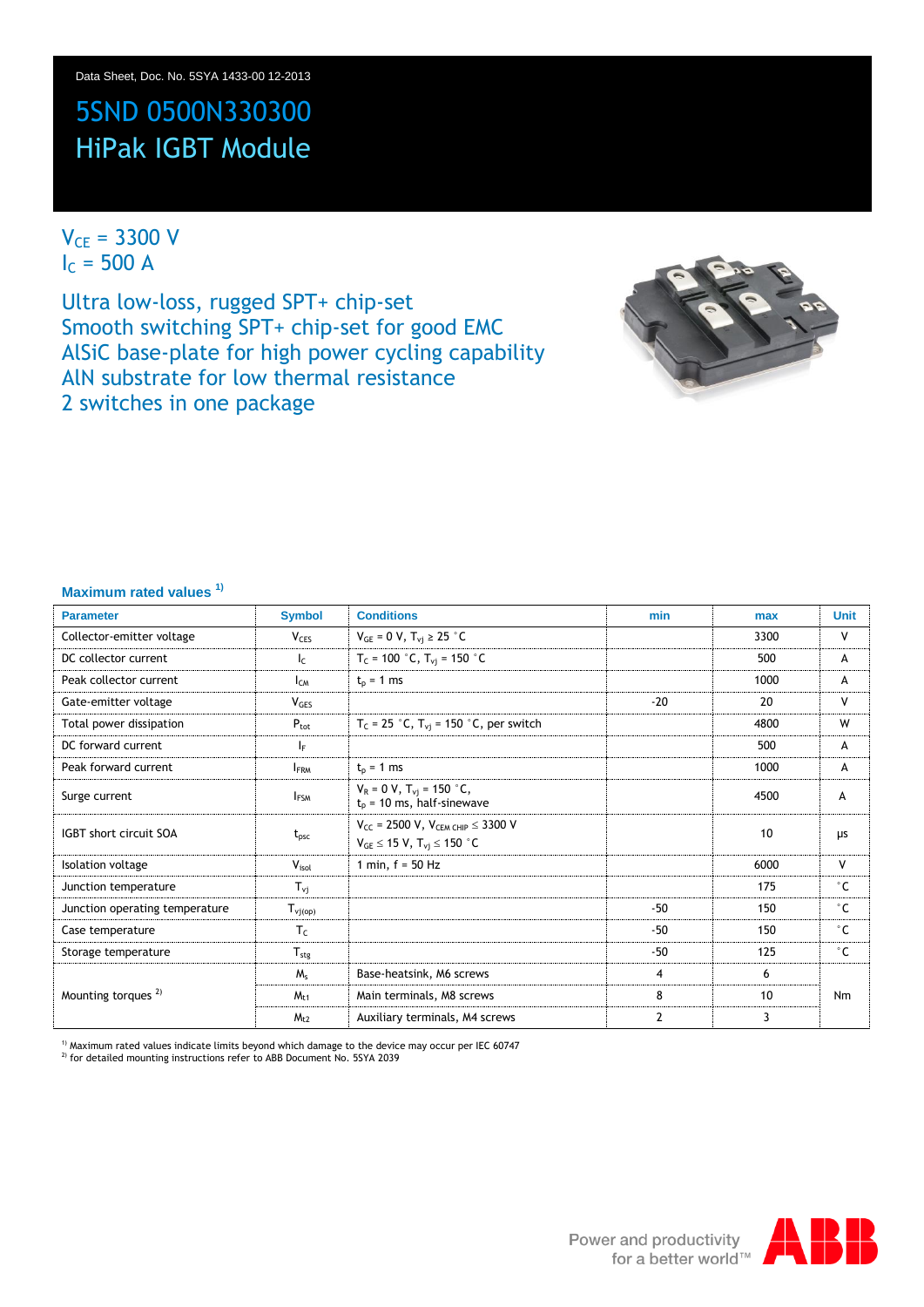## **IGBT characteristic values 3)**

| <b>Parameter</b>                                      | <b>Symbol</b>       | <b>Conditions</b>                                                                                                                    |                                 | min    | typ  | max            | <b>Unit</b> |
|-------------------------------------------------------|---------------------|--------------------------------------------------------------------------------------------------------------------------------------|---------------------------------|--------|------|----------------|-------------|
| Collector (-emitter) breakdown<br>voltage             | $V_{(BR)CES}$       | $V_{GE}$ = 0 V, I <sub>C</sub> = 10 mA, T <sub>vi</sub> = 25 °C                                                                      |                                 | 3300   |      |                | ٧           |
| Collector-emitter <sup>4)</sup><br>saturation voltage |                     |                                                                                                                                      | $T_{vi}$ = 25 °C                |        | 2.5  | 2.9            | V           |
|                                                       | V <sub>CE</sub> sat | $I_c = 500$ A, $V_{GE} = 15$ V                                                                                                       | $T_{vi}$ = 125 °C               |        | 3.1  |                | V           |
|                                                       |                     |                                                                                                                                      | $T_{vi}$ = 150 $^{\circ}$ C     |        | 3.25 | 3.4            | V           |
|                                                       |                     | $V_{CE}$ = 3300 V, $V_{GE}$ = 0 V<br><b>I</b> CES                                                                                    | $T_{\rm vj}$ = 25 °C            |        |      | 0.3            | mA          |
| Collector cut-off current                             |                     |                                                                                                                                      | $T_{\rm vj}$ = 125 °C           |        | 6.5  | 13             | mA          |
|                                                       |                     |                                                                                                                                      | $T_{\rm vi}$ = 150 °C           |        | 30   |                | mA          |
| Gate leakage current                                  | $I_{\text{GES}}$    | $V_{CE} = 0 V$ , $V_{GE} = \pm 20 V$ , $T_{vi} = 125 °C$                                                                             |                                 | $-500$ |      | 500            | nA          |
| Gate-emitter threshold voltage                        | $V_{GE(th)}$        | $I_C = 80$ mA, $V_{CE} = V_{GE}$ , $T_{vi} = 25$ °C                                                                                  |                                 | 5      |      | $\overline{7}$ | V           |
| Gate charge                                           | QG                  | $I_c$ = 500 A, $V_{CE}$ = 1800 V, $V_{GE}$ = -15 V 15 V                                                                              |                                 |        | 3.7  |                | μC          |
| Input capacitance                                     | $C_{\text{ies}}$    |                                                                                                                                      |                                 |        | 50   |                | nF          |
| Output capacitance                                    | $C_{\rm{oes}}$      | $V_{CE}$ = 25 V, $V_{GE}$ = 0 V, f = 1 MHz,<br>$T_{\rm vi}$ = 25 °C                                                                  |                                 |        | 4.2  |                | nF          |
| Reverse transfer capacitance                          | $C_{res}$           |                                                                                                                                      |                                 |        | 1.28 |                | nF          |
| Internal gate resistance                              | $R_{Gint}$          | per switch                                                                                                                           |                                 |        | 1.8  |                | Ω           |
| Turn-on delay time                                    |                     | $V_{CC}$ = 1800 V, I <sub>C</sub> = 500 A,<br>$R_G = 3.9 \Omega$ ,                                                                   | $T_{\rm vi}$ = 25 $\degree$ C   |        | 380  |                | ns          |
|                                                       | $t_{d(on)}$         |                                                                                                                                      | $T_{vi}$ = 125 °C               |        | 400  |                | ns          |
|                                                       |                     |                                                                                                                                      | $T_{\rm vi}$ = 150 $^{\circ}$ C |        | 400  |                | ns          |
| Rise time                                             |                     | $V_{GE} = \pm 15 V,$<br>$T_{\rm vj}$ = 25 °C                                                                                         |                                 |        | 135  |                | ns          |
|                                                       | $t_r$               | $L_{\sigma}$ = 125 nH, inductive load                                                                                                | $T_{\rm vi}$ = 125 °C           |        | 140  |                | ns          |
|                                                       |                     |                                                                                                                                      | $T_{\rm vi}$ = 150 °C           |        | 145  |                | ns          |
|                                                       |                     |                                                                                                                                      | $T_{\rm{vi}}$ = 25 °C           |        | 1250 |                | ns          |
| Turn-off delay time                                   | $t_{d(off)}$        |                                                                                                                                      | $T_{\rm vi}$ = 125 °C           |        | 1450 |                | ns          |
|                                                       |                     | $V_{CC}$ = 1800 V, I <sub>C</sub> = 500 A,<br>$R_G = 3.9 \Omega$ ,                                                                   | $T_{\rm vi}$ = 150 $\degree$ C  |        | 1460 |                | ns          |
|                                                       |                     | $V_{GE} = \pm 15 V,$                                                                                                                 | $T_{vi}$ = 25 $°C$              |        | 255  |                | ns          |
| Fall time                                             | $t_f$               | $L_{\sigma}$ = 125 nH, inductive load                                                                                                | $T_{\rm vj} = 125$ °C           |        | 340  |                | ns          |
|                                                       |                     |                                                                                                                                      | $T_{\rm vj} = 150$ °C           |        | 360  |                | ns          |
|                                                       |                     | $V_{CC}$ = 1800 V, I <sub>C</sub> = 500 A,                                                                                           | $T_{\rm vj}$ = 25 °C            |        | 660  |                | mJ          |
| Turn-on switching energy                              | $E_{on}$            | $R_G = 3.9 \Omega$ ,<br>$V_{GE} = \pm 15 V$ ,<br>$L_{\sigma}$ = 125 nH, inductive load                                               | $T_{\rm{vi}}$ = 125 °C          |        | 860  |                | mJ          |
|                                                       |                     |                                                                                                                                      | $T_{\rm vi}$ = 150 $\degree$ C  |        | 960  |                | mJ          |
| Turn-off switching energy                             |                     | $V_{CC}$ = 1800 V, I <sub>C</sub> = 500 A,<br>$R_G = 3.9 \Omega$ ,<br>$V_{GE} = \pm 15 V$ ,<br>$L_{\sigma}$ = 125 nH, inductive load | $T_{\rm{vi}}$ = 25 $^{\circ}$ C |        | 620  |                | mJ          |
|                                                       | $E_{\text{off}}$    |                                                                                                                                      | $T_{\rm vj}$ = 125 °C           |        | 850  |                | mJ          |
|                                                       |                     |                                                                                                                                      | $T_{\rm vi}$ = 150 $\degree$ C  |        | 920  |                | mJ          |
| Short circuit current                                 | <sub>Isc</sub>      | $t_{psc} \le 10 \mu s$ , $V_{GE} = 15 V$ ,<br>$V_{CC} = 2500 V,$<br>$VCEM CHIP \leq 3300 V$                                          | $T_{\rm vi}$ = 150 °C           |        | 2170 |                | А           |

<sup>3)</sup> Characteristic values according to IEC 60747 - 9<br><sup>4)</sup> Collector-emitter saturation voltage is given at chip level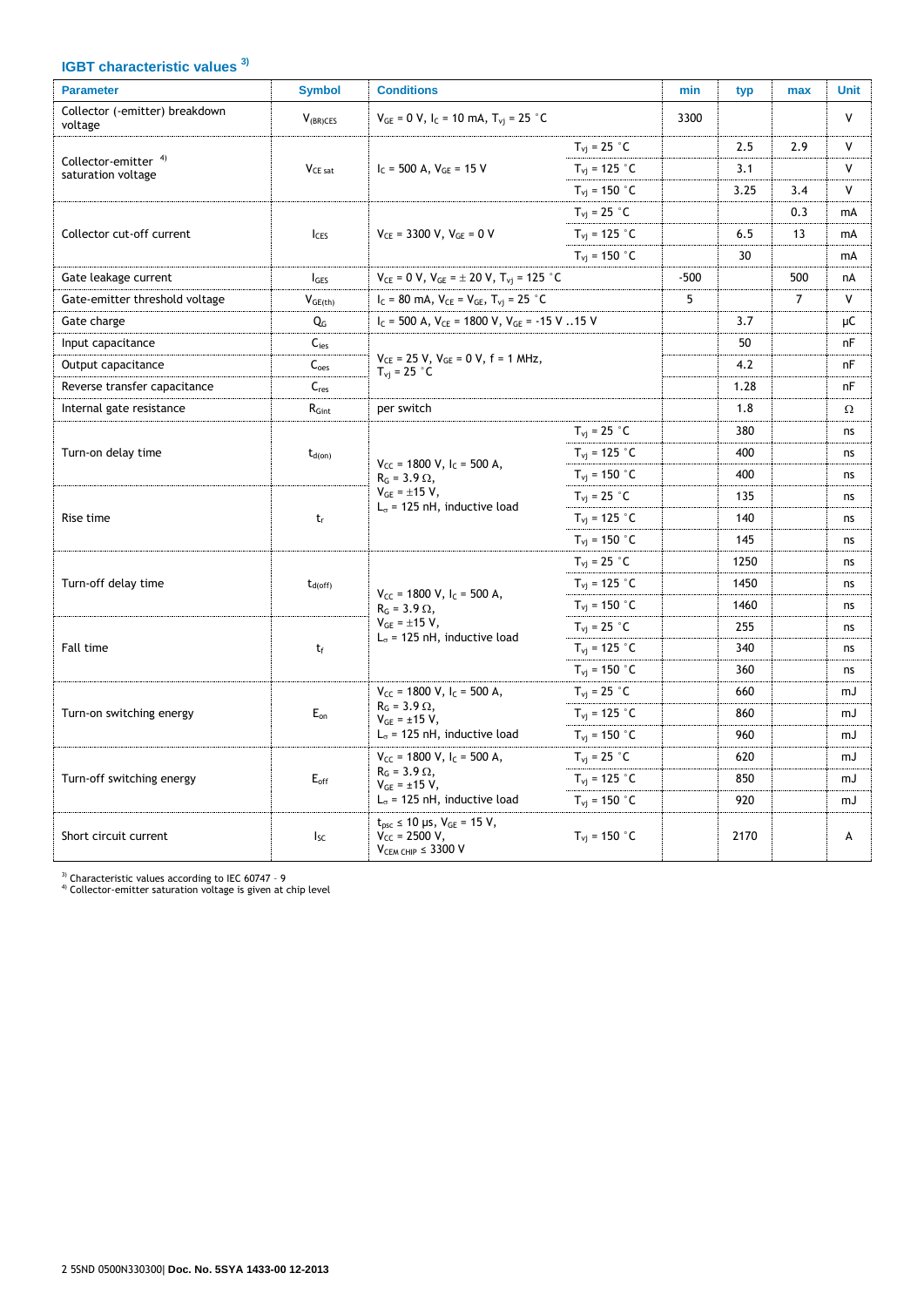## **Diode characteristic values 5)**

| <b>Parameter</b>              | <b>Symbol</b>   | <b>Conditions</b>                                                                                                                                            |                                  | min | typ  | max | <b>Unit</b>  |
|-------------------------------|-----------------|--------------------------------------------------------------------------------------------------------------------------------------------------------------|----------------------------------|-----|------|-----|--------------|
| Forward voltage <sup>6)</sup> |                 | $I_F = 500 A$                                                                                                                                                | $T_{\rm vj}$ = 25 $^{\circ}$ C   |     | 2.05 |     | $\mathsf{V}$ |
|                               | $V_F$           |                                                                                                                                                              | $T_{\rm vj} = 125$ °C            |     | 2.25 |     | $\mathsf{V}$ |
|                               |                 |                                                                                                                                                              | $T_{\rm{vi}}$ = 150 °C           |     | 2.20 |     | $\mathsf{V}$ |
|                               |                 |                                                                                                                                                              | $T_{\rm vj}$ = 25 °C             |     | 690  |     | A            |
| Peak reverse recovery current | I <sub>RM</sub> | $V_{CC}$ = 1800 V,<br>$I_F = 500 A$ ,<br>$V_{GE} = \pm 15 V$ ,<br>$R_G = 3.9 \Omega$ ,<br>$di/dt = 3.8$ kA/ $\mu$ s<br>$L_{\sigma}$ = 125 nH, inductive load | $T_{\rm vj} = 125$ °C            |     | 810  |     | А            |
|                               |                 |                                                                                                                                                              | $T_{\rm vj}$ = 150 $^{\circ}$ C  |     | 830  |     | A            |
| Recovered charge              | Q,              |                                                                                                                                                              | $T_{\rm{vi}}$ = 25 $^{\circ}$ C  |     | 360  |     | μC           |
|                               |                 |                                                                                                                                                              | $T_{\rm vj} = 125$ °C            |     | 585  |     | μC           |
|                               |                 |                                                                                                                                                              | $T_{\rm vj} = 150$ °C            |     | 680  |     | μC           |
|                               |                 |                                                                                                                                                              | $T_{\rm{vi}}$ = 25 $^{\circ}$ C  |     | 930  |     | ns           |
| Reverse recovery time         | $t_{rr}$        |                                                                                                                                                              | $T_{\rm vj} = 125$ °C            |     | 1250 |     | ns           |
|                               |                 |                                                                                                                                                              | $T_{\rm{vj}} = 150$ °C           |     | 1410 |     | ns           |
| Reverse recovery energy       | $E_{rec}$       |                                                                                                                                                              | $T_{\rm{vi}}$ = 25 $^{\circ}$ C  |     | 400  |     | mJ           |
|                               |                 |                                                                                                                                                              | $T_{\rm vj} = 125$ °C            |     | 680  |     | mJ           |
|                               |                 |                                                                                                                                                              | $T_{\rm{vi}}$ = 150 $^{\circ}$ C |     | 800  |     | mJ           |

<sup>5)</sup> Characteristic values according to IEC 60747 - 2<br><sup>6)</sup> Forward voltage is given at chip level

#### **Package properties 7)**

| <b>Parameter</b>                                   | <b>Symbol</b>      | <b>Conditions</b>                                 |                | min  | typ   | max   | <b>Unit</b> |
|----------------------------------------------------|--------------------|---------------------------------------------------|----------------|------|-------|-------|-------------|
| <b>IGBT</b> thermal resistance<br>junction to case | $R_{th(i-c)IGBT}$  | per switch                                        |                |      |       | 0.026 | K/W         |
| Diode thermal resistance<br>junction to case       | $R_{th(i-c)DIODE}$ |                                                   |                |      |       | 0.05  | K/W         |
| IGBT thermal resistance $2$ )<br>case to heatsink  | $R_{th(c-s)IGBT}$  | IGBT per switch, $\lambda$ grease = 1W/m x K      |                |      | 0.024 |       | K/W         |
| Diode thermal resistance $2$<br>case to heatsink   | $R_{th(c-s)DIODE}$ | Diode per switch, $\lambda$ grease = 1W/m x K     |                |      | 0.048 |       | K/W         |
| Partial discharge extinction voltage               | $V_{\rm e}$        | f = 50 Hz, $Q_{PD} \le 10$ pC (acc. To IEC 61287) |                | 3500 |       |       | v           |
| Comparative tracking index                         | <b>CTI</b>         |                                                   |                | 600  |       |       |             |
| Module stray inductance                            | $L_{\sigma}$ CE    | per switch                                        |                |      | 24    |       | nH          |
| Resistance, terminal-chip                          | $R_{CC' + EE'}$    |                                                   | $T_c = 25 °C$  |      | 0.180 |       |             |
|                                                    |                    | per switch                                        | $T_c = 125 °C$ |      | 0.245 |       | $m\Omega$   |
|                                                    |                    | $T_c = 150 °C$                                    |                |      | 0.260 |       |             |

 $^{2)}$  For detailed mounting instructions refer to ABB Document No. 5SYA 2039

### **Mechanical properties 7)**

| <b>Parameter</b>          | <b>Symbol</b>         | <b>Conditions</b>                                                              |                | min                        | typ | max | <b>Unit</b> |
|---------------------------|-----------------------|--------------------------------------------------------------------------------|----------------|----------------------------|-----|-----|-------------|
| <b>Dimensions</b>         | $L \times W \times H$ | Typical                                                                        |                | $130 \times 160 \times 38$ |     |     | mm          |
| Clearance distance in air | $d_a$                 | according to IEC 60664-1<br>and EN 50124-1                                     | Term. to base: | 19                         |     |     | mm          |
|                           |                       |                                                                                | Term. to term: | 19                         |     |     |             |
|                           |                       | Term. to base:<br>according to IEC 60664-1<br>and EN 50124-1<br>Term, to term: |                | 28.2                       |     |     |             |
| Surface creepage distance | $d_{s}$               |                                                                                | 28.2           |                            |     | mm  |             |
| Mass                      | m                     |                                                                                |                |                            | 850 |     | g           |

<sup>7)</sup> Package and mechanical properties according to IEC 60747 - 15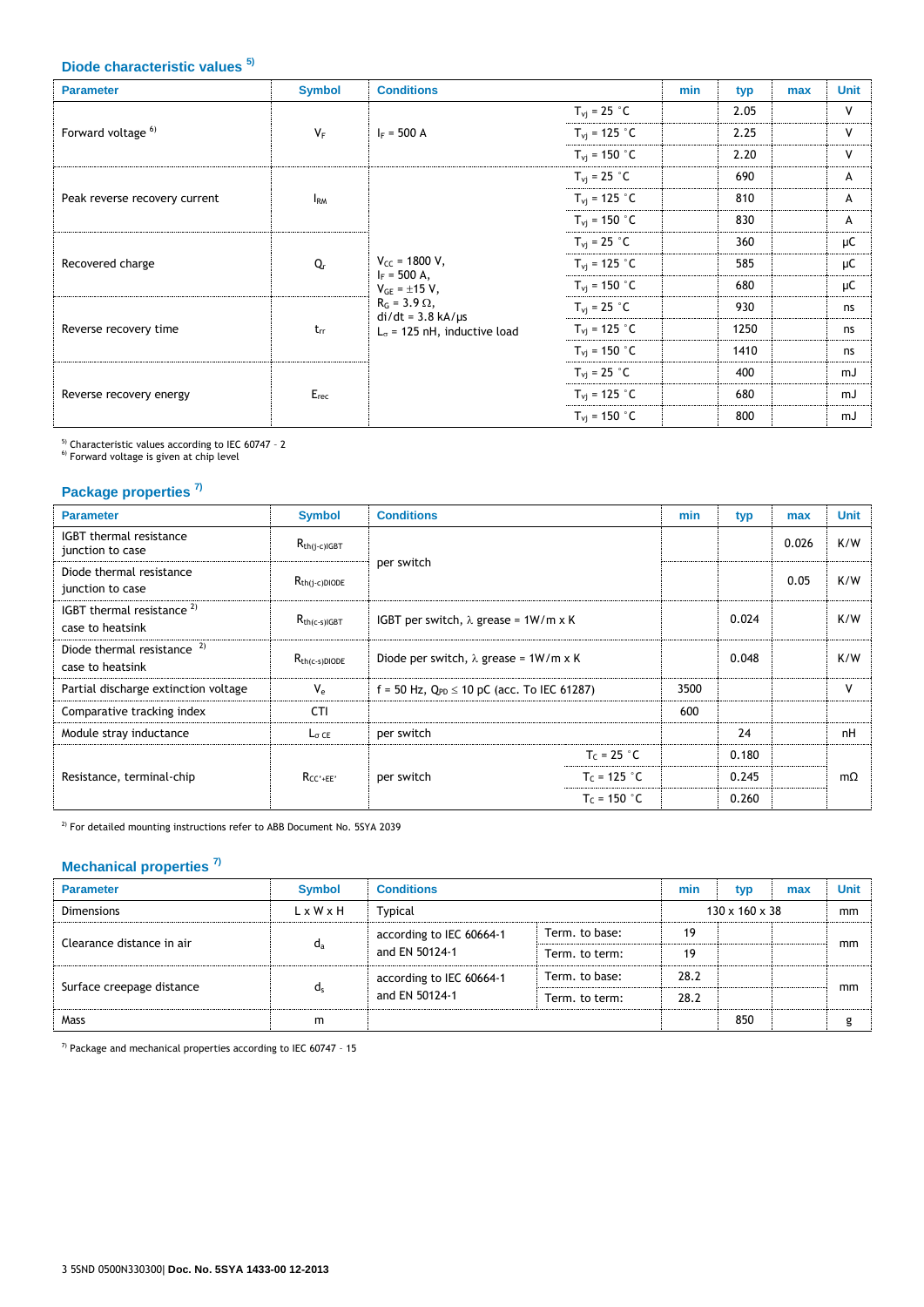#### **Electrical configuration**







**Note: all dimensions are shown in millimeters** 2) For detailed mounting instructions refer to ABB Document No. 5SYA 2039

This is an electrostatic sensitive device, please observe the international standard IEC 60747-1, chap. IX. This product has been designed and qualified for Industrial Level.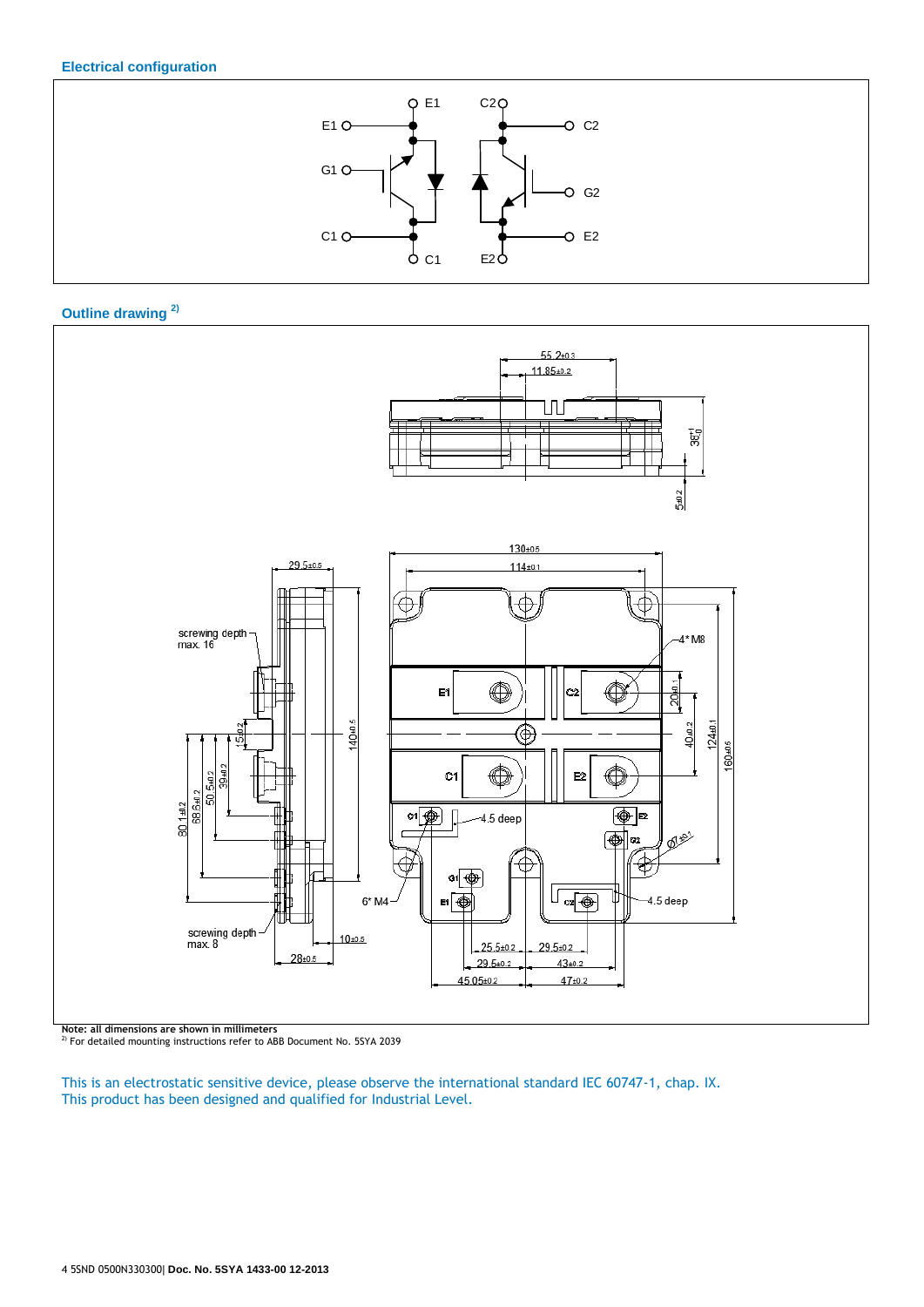

**Fig. 1** Typical on-state characteristics, chip level **Fig. 2** Typical transfer characteristics, chip level



**Fig. 3** Typical output characteristics, chip level **Fig. 4** Typical output characteristics, chip level



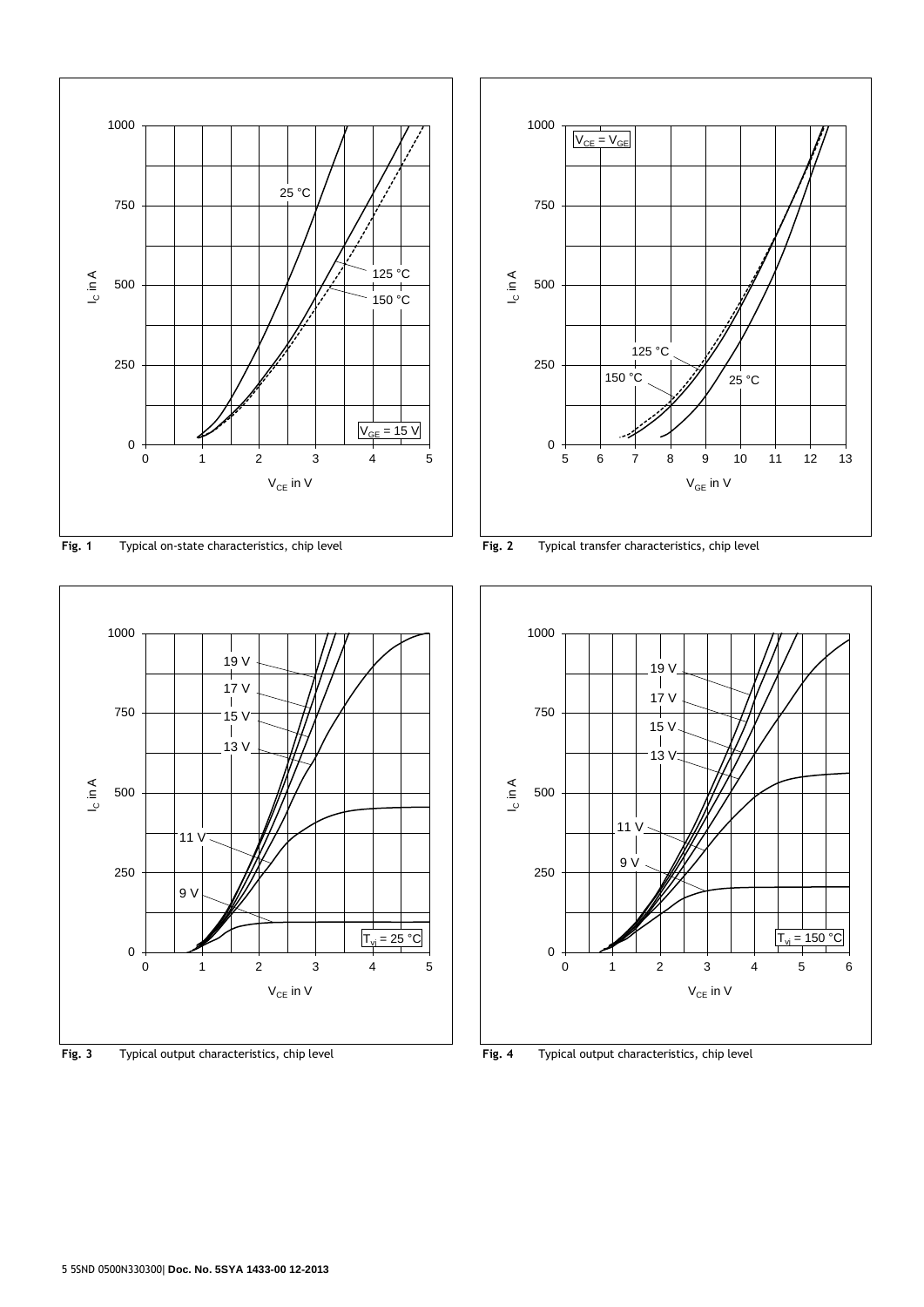

**Fig. 5** Typical switching energies per pulse vs. collector current **Fig. 6** Typical switching energies per pulse vs. gate resistor







**Fig. 7** Typical switching times vs. collector current **Fig. 8** Typical switching times vs. gate resistor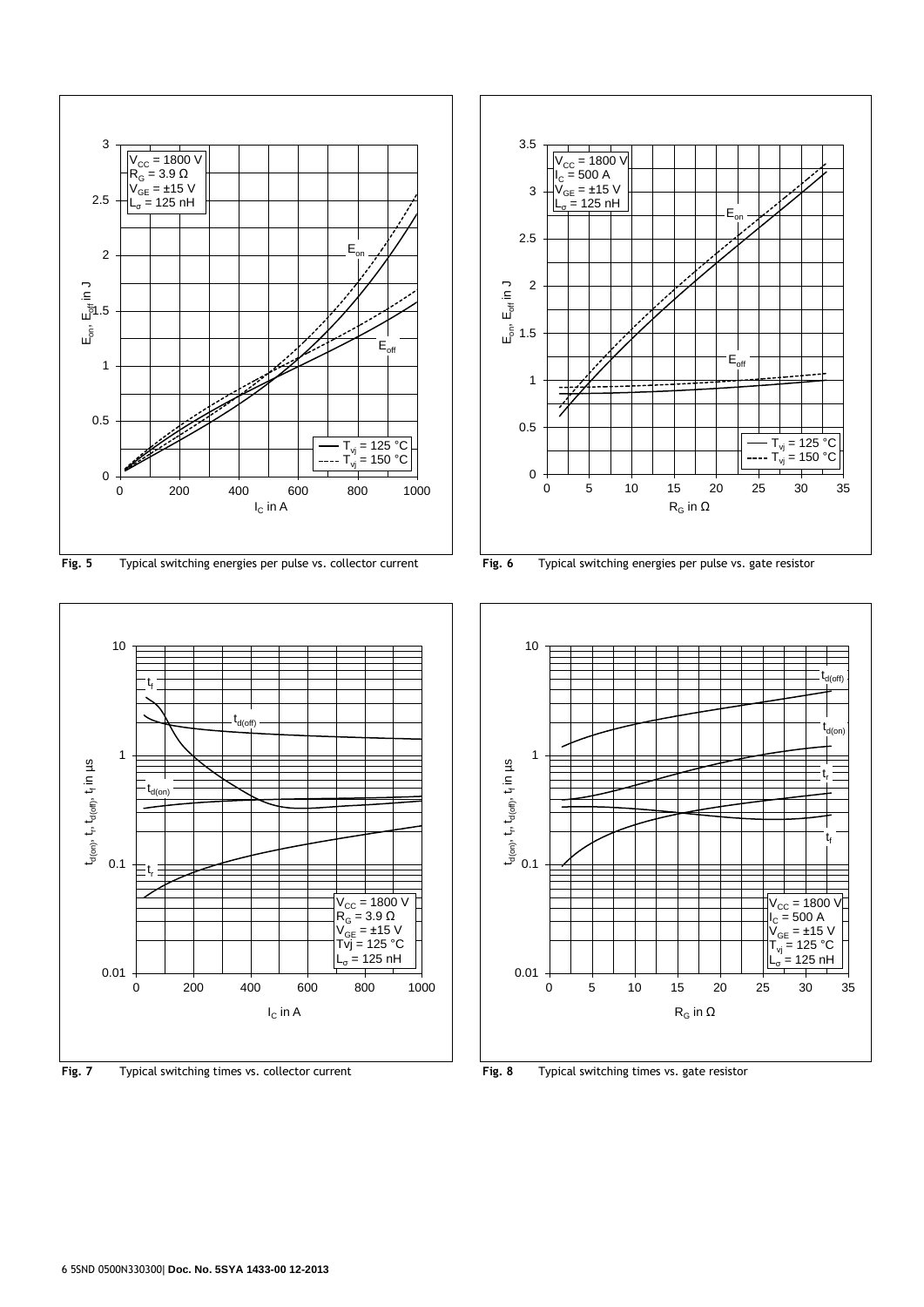

**Fig. 9** Typical capacitances vs. collector-emitter voltage **Fig. 10** Typical gate charge characteristics



**Fig. 11** Turn-off safe operating area (RBSOA)

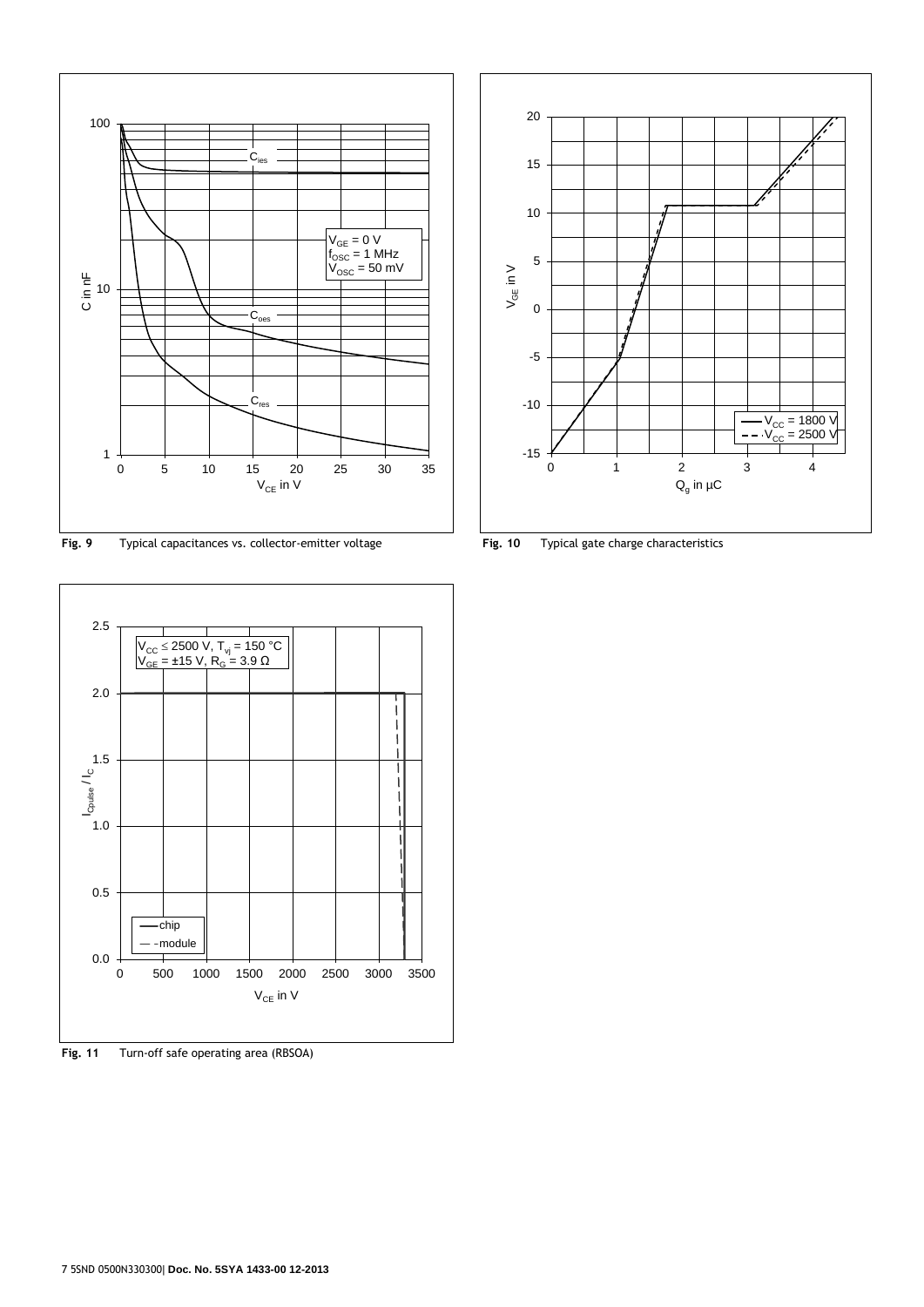

**Fig. 12** Typical reverse recovery characteristics vs. forward current **Fig. 13** Typical reverse recovery characteristics vs. di/dt



**Fig. 14** Typicial diode forward characteristics chip level **Fig. 15** Safe operating area diode (SOA)